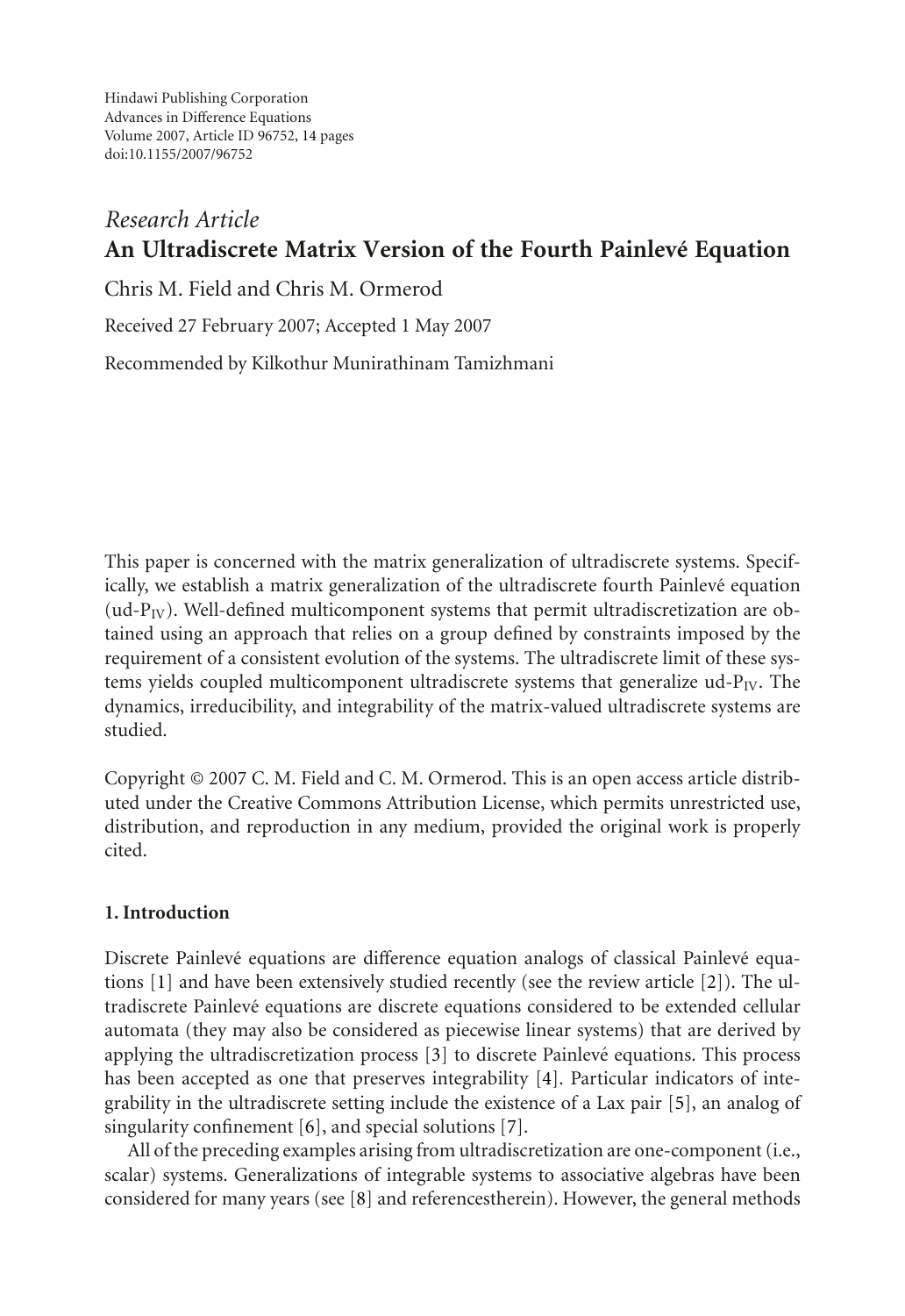and results previously obtained are inapplicable in the ultradiscrete setting, due to the requirement of a subtraction free setting. We present for the first time a matrix generalization of an ultradiscrete system. Without wishing to labour the point, let us stress again that, *the issue of matrix generalizations of ultradiscrete systems is a separate, more technical issue, than that of the matrix generalization of the original discrete systems*. This is the issue which we are concerned with here.

The constraints related to the subtraction free setting and consistent evolution are studied in a group theoretic approach, in which one may also describe the nature of the irreducible subsystems. As an application of this method, we introduce a matrix version of the ud- $P_{IV}$  of [\[9](#page-12-9)] which is derived by applying the ultradiscretization procedure to  $q-P_{IV}$ :

<span id="page-1-0"></span>
$$
f_0(qt) = a_0a_1f_1(t)\frac{1 + a_2f_2(t) + a_2a_0f_2(t)f_0(t)}{1 + a_0f_0(t) + a_0a_1f_0(t)f_1(t)},
$$
  
\n
$$
f_1(qt) = a_1a_2f_2(t)\frac{1 + a_0f_0(t) + a_0a_1f_0(t)f_1(t)}{1 + a_1f_1(t) + a_1a_2f_1(t)f_2(t)},
$$
  
\n
$$
f_2(qt) = a_1a_2f_0(t)\frac{1 + a_1f_1(t) + a_1a_2f_1(t)f_2(t)}{1 + a_2f_2(t) + a_0a_2f_0(t)f_2(t)}.
$$
\n(1.1)

With the explicit form of the matrices derived, the new systems can be considered as coupled multicomponent generalizations. It should be stressed that the approach of this paper gives *all* possible ultradiscretizable matrix-valued versions of [\(1.1\)](#page-1-0).

The reason for choosing  $q-P_{IV}$  is that it has already been thoroughly and expertly investigated in the scalar case (i.e., when  $f_i$  and  $a_i$  are scalar) [\[9](#page-12-9)]. In [9],  $q$ -P<sub>IV</sub> was shown to admit the action of the affine Weyl group of type  $A_2^{(1)}$  as a group of Bäcklund transfor-<br>mations, to have classical solutions expressible in terms of *a*-Hermite-Weber functions mations, to have classical solutions expressible in terms of *q*-Hermite-Weber functions, to have rational solutions, and its connection with the classification of Sakai [\[10](#page-12-10)] was also investigated. Furthermore, the ultradiscrete limit was taken in [\[9](#page-12-9)], and was shown to also admit affine Weyl group representations. As  $q$ - $P_{IV}$  is such a rich system, and has already been well studied, this makes it a perfect system for the application of our approach of ultradiscrete matrix generalization.

Before turning to the derivation of matrix  $ud-P<sub>IV</sub>$ , ultradiscretization should be introduced in more detail, so that the reason for certain constraints given later will be clear.

The process is a way of bringing a rational expression, *f* , in variables (or parameters)  $a_1, \ldots, a_n$  to a new expression, *F*, in new ultradiscrete variables  $A_1, \ldots, A_n$ , that are related to the old variables via the relation  $a_i = e^{A_i/\epsilon}$  and limiting process

$$
F(A_1,...,A_n) = \lim_{\epsilon \to 0} \epsilon \log f(a_1,...,a_n). \tag{1.2}
$$

In general it is sufficient to make the following correspondences between binary operations

<span id="page-1-1"></span>
$$
a+b \longrightarrow \max(A,B),
$$
  
\n
$$
ab \longrightarrow A+B,
$$
  
\n
$$
a/b \longrightarrow A-B.
$$
\n(1.3)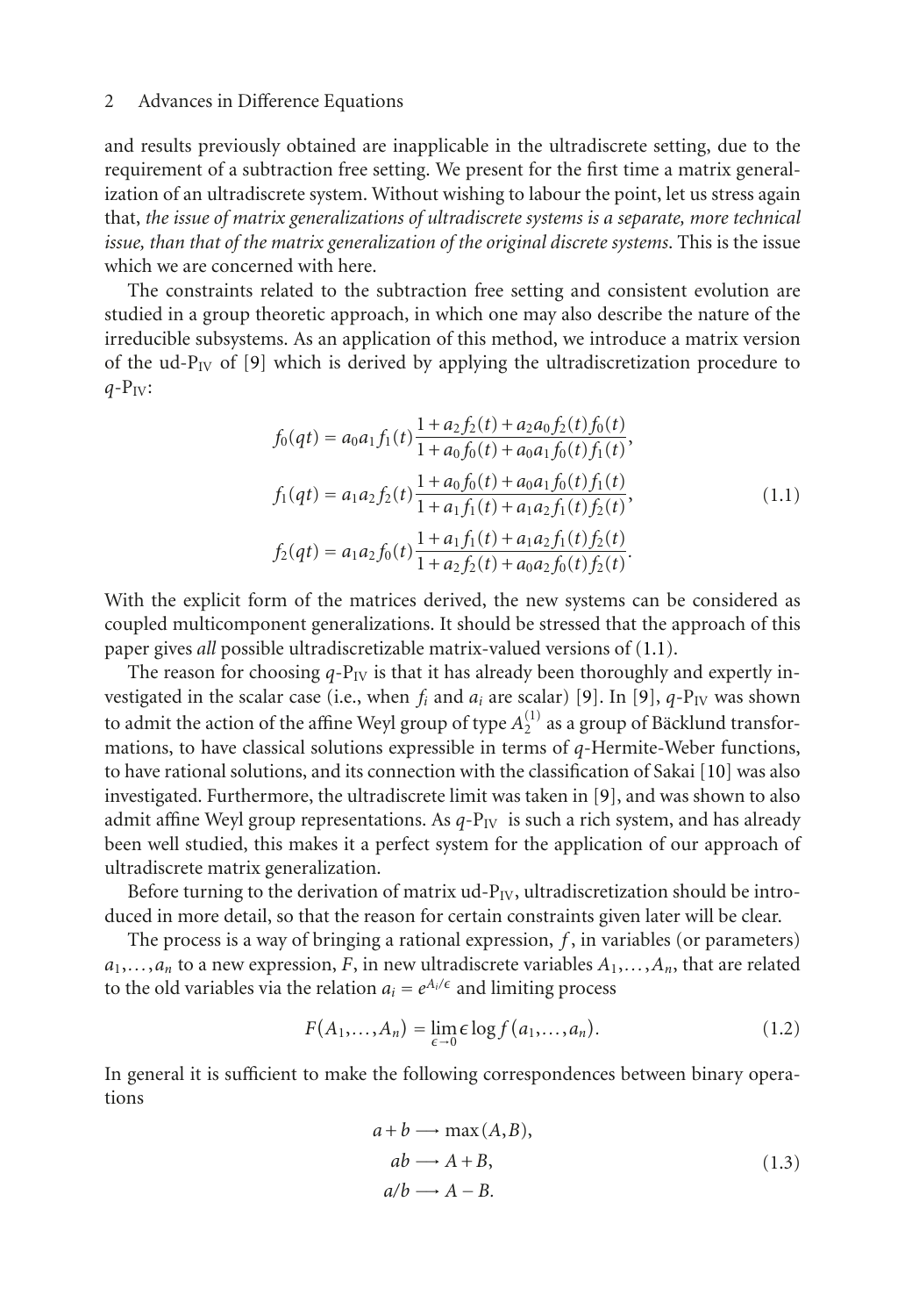This process is a way in which we may take an integrable mapping over the positive real numbers  $\mathbb{R}^+$  to an integrable mapping over the max-plus semiring [\[11](#page-13-0)]. The requirement that the pre-ultradiscrete equations are subtraction free expressions of a definite sign is a more stringent restraint in the matrix setting than the one-component setting, and it is this requirement which motivates the particular form of our matrix system.

The outline of this paper is as follows. In [Section 2,](#page-2-0) a  $q-P_{IV}$  is derived in the noncommutative setting, where the dependent variables take their values in an associative algebra. In [Section 3](#page-4-0) conditions on the matrix forms of the dependent variables and parameters of *<sup>q</sup>*-PIV are derived such that it has a well-defined evolution and is ultradiscretizable. The group theoretic approach is adopted to describe the constraints on the system. In [Section 4](#page-5-0) the ultradiscrete version of this system is derived, and some of the rich phenomenology of the derived matrix-valued ultradiscrete  $P_{IV}$  is displayed and analyzed in [Section 5.](#page-7-0)

#### <span id="page-2-0"></span>2. Symmetric  $q$ - $P_{IV}$  on an associative algebra

In this section it is shown that the symmetric  $q$ -P<sub>IV</sub> of [\[9\]](#page-12-9) can be derived from a Lax formalism in the *noncommutative* setting, where the dependent variables { *fi*} take values in an a priori arbitrary associative algebra,  $\mathcal{A}$ , with unit *I* over a field K (when we turn<br>to ultradiscretization, the requirement of a field will be modified, but not in such a way to ultradiscretization, the requirement of a field will be modified, but not in such a way as to affect the derivation from a Lax pair). This puts the present work in the context of other recent works on integrable systems such as [\[8](#page-12-8), [12](#page-13-1)] where the structure of integrable ODEs and PDEs (resp.) was extended to the domain of associative algebras, and  $[13]$  where Painlevé equations were defined on an associative algebra (see also  $[8]$  $[8]$  $[8]$ ). This trend has also been present in works on discrete integrable systems such as [\[14\]](#page-13-3) where the higher dimensional consistency (consistency around a cube) property was investigated for integrable partial difference equations defined on an associative algebra, and [\[15\]](#page-13-4) where an initial value problem on the lattice KdV with dependent variables taking values in an associative algebra was studied, leading to exact solutions.

The auxiliary (spectral) parameter  $x$ , time variable  $t$ , and constant  $q$  belong to the field K. The dependent variables {*f<sub>i</sub>*} ∈  $\mathcal{A}$ , system parameters {*b<sub>i</sub>*} ∈  $\mathcal{A}$  (*i* ∈ {0,1,2}), and we define define

<span id="page-2-1"></span>
$$
\Gamma_i := I + b_i^3 f_i + b_i^3 b_{i+1}^3 f_i f_{i+1}
$$
\n(2.1)

up to an arbitrary ordering of the  $b_j^3$  and  $f_j$  factors. (It will be shown that the ordering<br>of these factors within  $\Gamma$ , is of no consequence for either the integrability of the system of these factors within <sup>Γ</sup>*i* is of no consequence for either the integrability of the system or the existence of a well-defined evolution in the ultradiscrete limit.) The invertibility of these expressions is assumed, that is  $\Gamma_l^{-1} \in \mathcal{A}$ .<br>*We derive the system from a linear problem* 

We derive the system from a linear problem to settle other ordering issues in the noncommutative setting. The *q*-type Lax formalism is given by

$$
\phi(qx,t) = L(x,t)\phi(x,t), \qquad \phi(x,qt) = M(x,t)\phi(x,t), \tag{2.2}
$$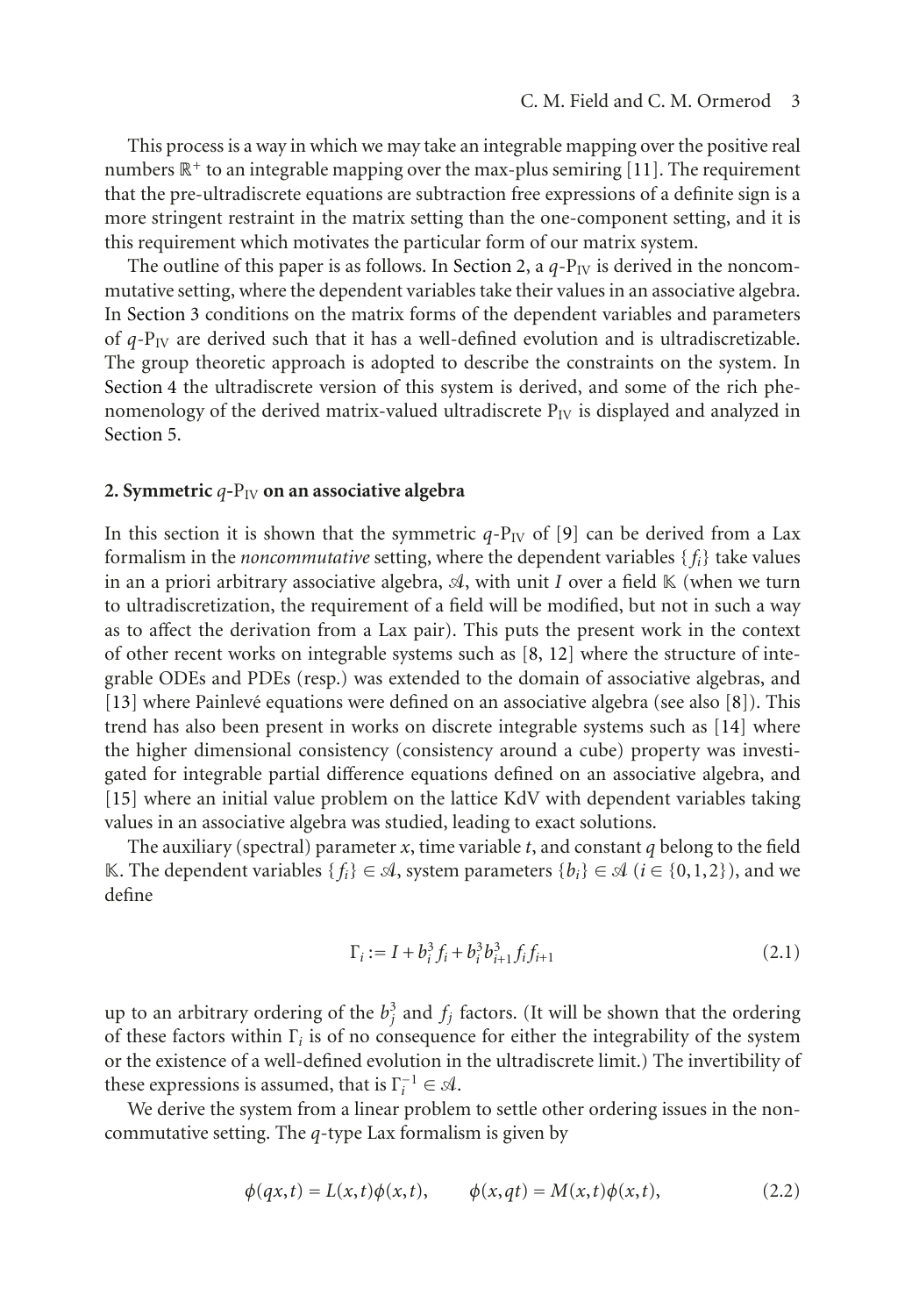where

$$
L(x,t) = \begin{pmatrix} (1+x^2)I & b_0f_0t^{-2/3} & 0\\ 0 & (1+x^2)I & b_1f_1t^{-2/3} \\ b_2f_2t^{-2/3} & 0 & (1+x^2)I \end{pmatrix},
$$
  
\n
$$
M(x,t) = \begin{pmatrix} 0 & b_2^{-2}\Gamma_2 & 0\\ 0 & 0 & b_0^{-2}\Gamma_0 \\ b_1^{-2}\Gamma_1 & 0 & 0 \end{pmatrix}.
$$
\n(2.3)

The ultradiscrete version of this linear problem (for the usual commutative case) originally appeared in [\[16](#page-13-5)].

The compatibility condition for this linear problem reads

$$
M(qx, t)L(x, t) = L(x, qt)M(x, t),
$$
\n(2.4)

and leads to

<span id="page-3-0"></span>
$$
b_0 \overline{f}_0 = q^{2/3} b_2^{-2} \Gamma_2 b_1 f_1 \Gamma_0^{-1} b_0^2,
$$
  
\n
$$
b_1 \overline{f}_1 = q^{2/3} b_0^{-2} \Gamma_0 b_2 f_2 \Gamma_1^{-1} b_1^2,
$$
  
\n
$$
b_2 \overline{f}_2 = q^{2/3} b_1^{-2} \Gamma_1 b_0 f_0 \Gamma_2^{-1} b_2^2,
$$
\n(2.5)

where the overline denotes a time update and  $\overline{b}_i = b_i$ .

Following [\[9](#page-12-9)], we show that a product of the dependent variables can be regarded as the independent variable. With  $\{f_i^{-1}\} \in \mathcal{A}, \{b_i^{-1}\} \in \mathcal{A}$  (i.e., we are working with a skew<br>field) and specifying that the product  $h_0 f_0 h_1 f_1 h_2 f_2$  is proportional to *L* it is seen that field) and specifying that the product  $b_0 f_0 b_1 f_1 b_2 f_2$  is proportional to *I*, it is seen that  $b_0 f_0 b_1 f_1 b_2 f_2 = qc^2 I$  where  $c \in \mathbb{K}$  and  $\overline{c} = qc$ . Without loss of generality we set  $c = t$ . From now on

<span id="page-3-1"></span>
$$
b_0 f_0 b_1 f_1 b_2 f_2 = q t^2 I \tag{2.6}
$$

will be imposed (so the algebra generated by all three  $\{f_i\}$  and *I* is not free). The invertibility of the algebra elements  $\{f_i\}$  and  $\{b_i\}$  is a consequence of the explicit matrix representation of these objects for the well-defined matrix systems studied in the next sections.

With the restriction

<span id="page-3-2"></span>
$$
b_0^3 b_1^3 b_2^3 = qI \tag{2.7}
$$

imposed, the map [\(2.5\)](#page-3-0) is a noncommuting generalization of  $q$ - $P_{IV}$ . If we specify that  $b_i$ and *fi* be matrix valued, the only requirement for a consistent evolution is that the <sup>Γ</sup>*i* are invertible. This system however is too general to be ultradiscretized, since in general we require the inverse to be subtraction free.

If all variables commute, then after the change of variables  $a_i := b_i^3$  the map reduces to  $b_i$ . (1.1) as presented in [9]  $q-P_{\text{IV}}$ , [\(1.1\)](#page-1-0), as presented in [\[9](#page-12-9)].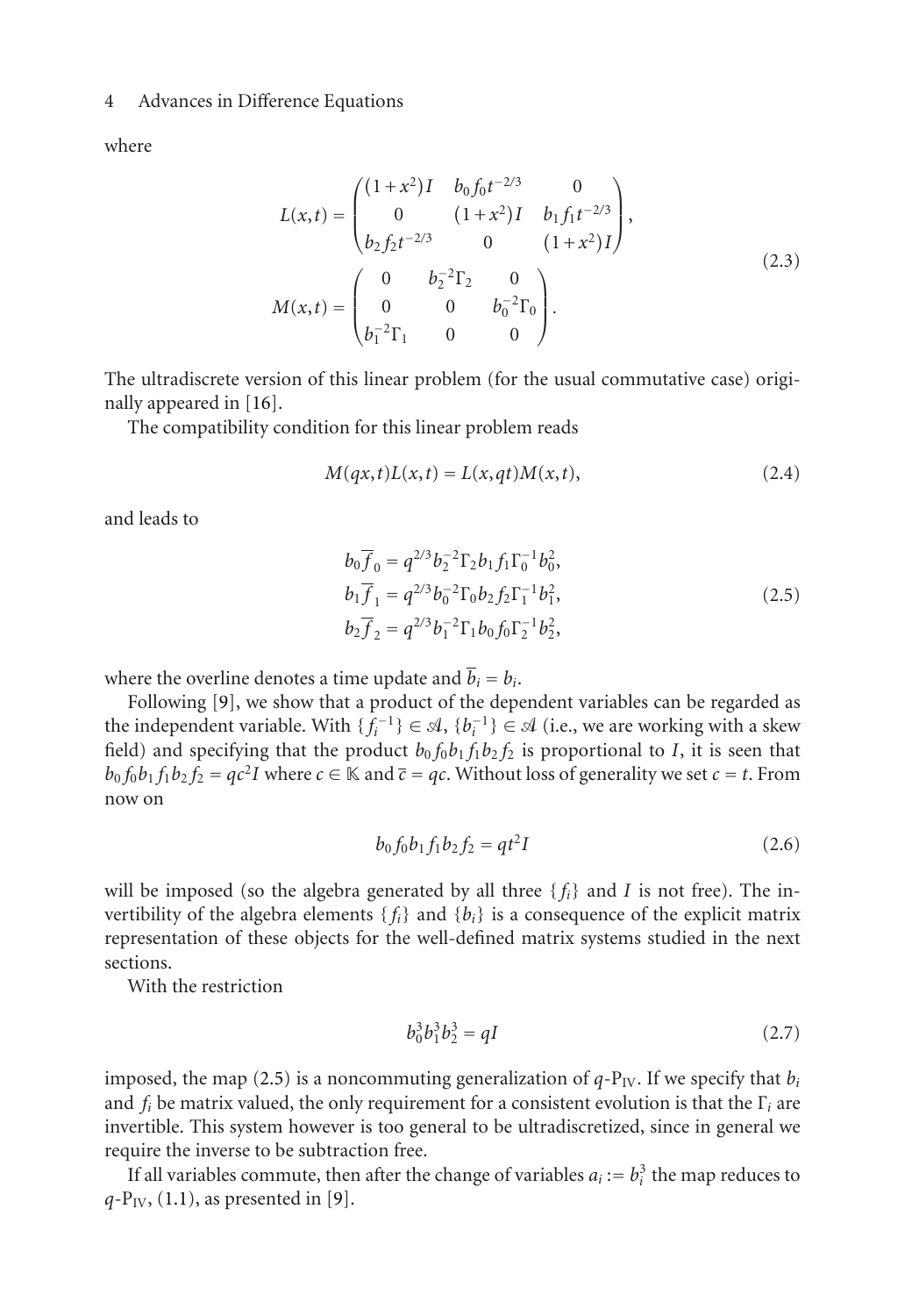## <span id="page-4-0"></span>**3. Ultradiscretizable matrix structure**

The conditions [\(2.6\)](#page-3-1) and [\(2.7\)](#page-3-2) can be used in conjunction with [\(2.5\)](#page-3-0) to define constraints that lead to a consistent evolution on  $\mathcal A$  as a free algebra with two-constant (say  $b_1$  and  $b_2$ ) and two-variable (say *f*, and *f*,) generators. Regarding these as  $n \times n$  (or even infinite  $b_2$ ) and two-variable (say  $f_1$  and  $f_2$ ) generators. Regarding these as  $n \times n$  (or even infinite dimensional) matrices leads to multicomponent systems. However, the aim of the present work is to derive matrix (or multicomponent) ultradiscrete systems, and hence, as we require the expressions to be subtraction free, we have considerably less freedom than this general setting.

Due to this restriction, we restrict  ${\mathcal{A}}$  to be the group of invertible nonnegative matrices, that is, we set

<span id="page-4-1"></span>
$$
\mathcal{A} = \mathcal{S}_n \ltimes \mathbb{K}^n,\tag{3.1}
$$

where  $S_n$  is the symmetric group and  $\mathbb K$  will further be restricted to be  $\mathbb R^+$  in models where we wish to perform ultradiscretization. For our purposes  $S_n$  is realized as  $n \times n$  matrices of the form  $\delta_{i\sigma(j)}$  for  $\sigma \in S_n$ . (This group decomposition result can been seen in [\[17](#page-13-6)].) We define the homomorphism  $\pi : \mathcal{A} \to \mathcal{A}/\mathbb{K}^n = S_n$  to be the homomorphism obtained as a<br>result of the above semidirect product. This allows us to more easily deduce the form of result of the above semidirect product. This allows us to more easily deduce the form of the matrices  $\{f_i\}$ ,  $\{b_i\}$ , that give a well-defined evolution.

Since  $\mathcal A$  is a semidirect product, the elements  $b_i$  and  $f_i$  can be uniquely written in the form

<span id="page-4-3"></span>
$$
b_i = \beta_i s_i,
$$
  
\n
$$
f_i(t) = F_i(t) z_i,
$$
\n(3.2)

where  $\pi(b_i) = s_i \in S_n$ ,  $\pi(f_i(t)) = z_i \in S_n$ , and  $\beta_i$  and  $F_i(t)$  are diagonal matrices containing the *n* components of  $b_i$  and  $f_i(t)$ , respectively (we leave the matrix representation implicit).

We now derive further restrictions on  $\{s_i\}$  and  $\{z_i\}$  such that the evolution is consistent, and all terms in the map (such as the  $\Gamma_i$ ) remain in  $\mathcal{A}$ , [\(3.1\)](#page-4-1).

Consider the following form of <sup>Γ</sup>*i*

$$
\Gamma_i := I + b_i^3 f_i + b_i^3 b_{i+1}^3 f_{i+1} f_i.
$$
\n(3.3)

As  $\pi(I) = I$ ,  $\pi(\Gamma_i) = I$  and this implies

<span id="page-4-2"></span>
$$
s_i^3 z_i = I \quad i \in \{0, 1, 2\}.
$$
\n(3.4)

This is the only condition that arises from the requirement that  $\Gamma_i \in \mathcal{A}$ , where  $\mathcal{A}$  is given<br>that  $(2, 1)$ . It is immediately seen that see dition  $(2, 4)$  is in dependent of the ordering of by [\(3.1\)](#page-4-1). It is immediately seen that condition [\(3.4\)](#page-4-2) is independent of the ordering of the  $b_i^3 f_i$  term in  $\Gamma_i$ . There are 24 possible orderings of  $b_i^3 b_{i+1}^3 f_{i+1} f_i$  (we do not consider the possibility of splitting up the *h*<sub>1</sub> factors, as  $b_i^3 - a_i$  is the parameter in the commuthe possibility of splitting up the *b<sub>i</sub>* factors, as  $b_i^3 =: a_i$  is the parameter in the commu-<br>tative case [9]). Of these 24 possibilities, 8 also require the commutativity of  $s_i^3$  and  $s_i^3$ tative case [\[9](#page-12-9)]). Of these 24 possibilities, 8 also require the commutativity of  $s_i^3$  and  $s_j^3$ <br>(equivalently *z*, and *z*, .) It is shown in the appendix that these additional commutativ (equivalently  $z_i$  and  $z_{i+1}$ ). It is shown in the appendix that these additional commutativ-<br>ity relations do not change the restrictions on  $\{s_i\}$  and  $\{z_i\}$ . (That is, commutativity of  $s^3$ ity relations do not change the restrictions on  $\{s_i\}$  and  $\{z_i\}$ . (That is, commutativity of  $s_i^3$ and  $s_j^3$  is a consequence of the full set of relations.)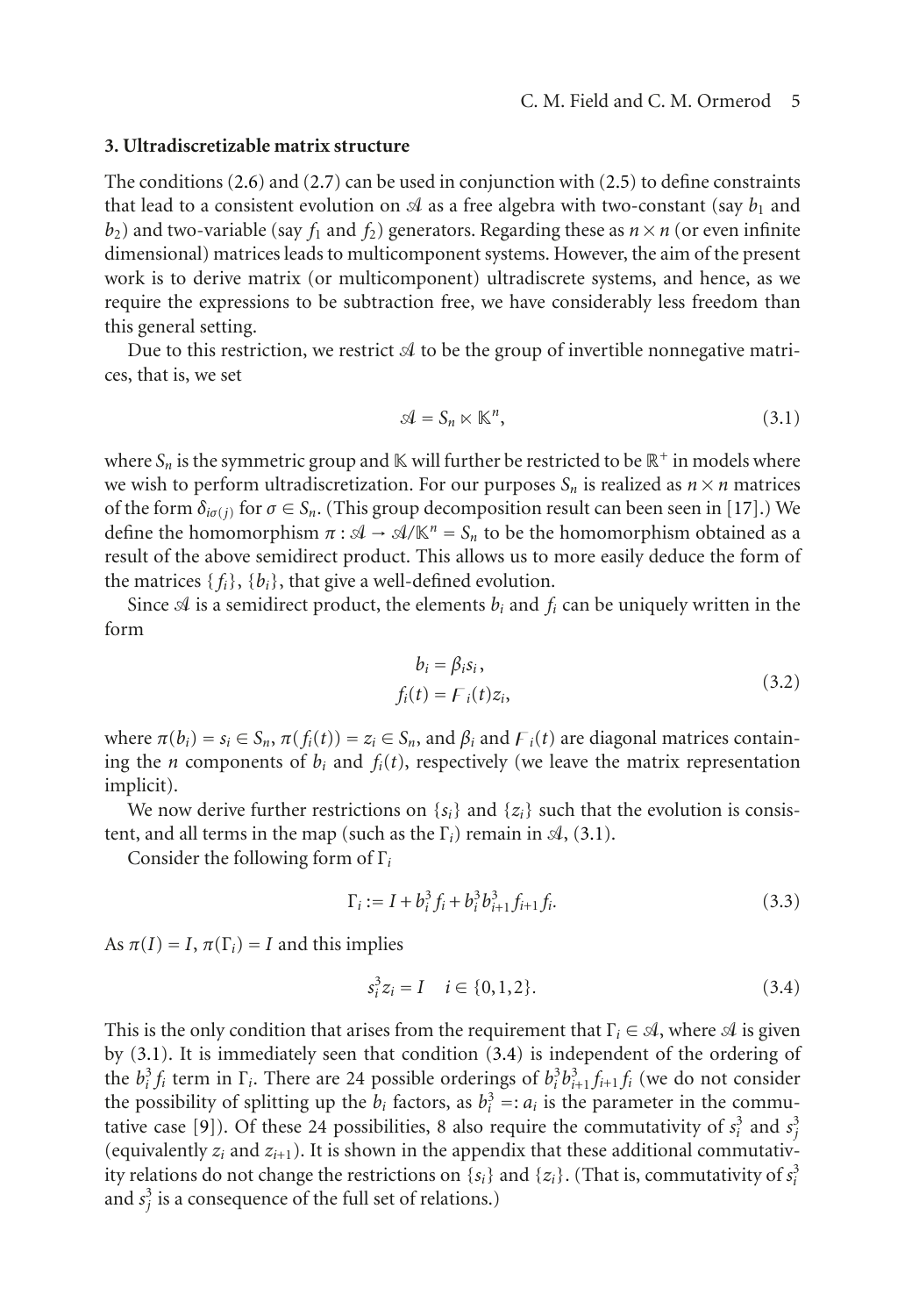Requiring the preservation of [\(3.2\)](#page-4-3) as the variables evolve, the projection of [\(2.5\)](#page-3-0) onto *Sn*, with [\(3.4\)](#page-4-2), gives

$$
s_i^4 = s_{i+1}^2 s_{i-1}^2 \quad i \in \{0, 1, 2\}.
$$
 (3.5)

The projection of the constraints  $(2.6)$  and  $(2.7)$  onto  $S_n$ , with  $(3.4)$ , gives

<span id="page-5-4"></span><span id="page-5-3"></span><span id="page-5-2"></span>
$$
s_2^2 s_1^2 s_0^2 = I,
$$
\n(3.6)

<span id="page-5-1"></span>
$$
s_0^3 s_1^3 s_2^3 = I,\tag{3.7}
$$

respectively.

Therefore, to give a consistent evolution that permits ultradiscretization, {*si*} are homomorphic images of the group generators of

$$
G = \langle g_0, g_1, g_2 \mid g_0^4 = g_1^2 g_2^2, g_1^4 = g_2^2 g_0^2, g_2^4 = g_0^2 g_1^2, g_2^2 g_1^2 g_0^2 = 1, g_0^3 g_1^3 g_2^3 = 1 \rangle \tag{3.8}
$$

in  $S_n$ ;  $\{z_i\}$  are given by [\(3.4\)](#page-4-2). The group *G* has order 108. The order of the generators of *G* is shown to be 18 in the appendix.

#### <span id="page-5-0"></span>**4. Ultradiscretization**

We now consider the ultradiscretization of the matrix-valued systems derived in the previous section. The components of the ultradiscretized systems belong to the max-plus semiring, *S*, which is the set  $\mathbb{R} \cup \{-\infty\}$  adjoined with the binary operations of max and + (often called tropical addition and tropical multiplication). To map the pre-ultradiscrete expression to the max-plus semiring, we may simply make the correspondences [\(1.3\)](#page-1-1) on the level of the components. (So  $-\infty$  becomes the additive identity and 0 becomes the multiplicative identity.) By ultradiscretizing matrix operations, we arrive at the following definitions of matrix operations over *S*. If  $A = (a_{ij})$  and  $B = (b_{ij})$ , then following [\[5](#page-12-5)], we define tropical matrix addition and multiplication, ⊕ and ⊗, by the equations

$$
(A \oplus B)_{ij} := \max (a_{ij}, b_{ij}),
$$
  
\n
$$
(A \otimes B)_{ij} := \max_k (a_{ik} + b_{kj}),
$$
\n
$$
(4.1)
$$

along with a scalar operation given by

$$
(\lambda \otimes A)_{ij} := (\lambda + a_{ij}) \tag{4.2}
$$

for all  $\lambda \in S$ . In the ultradiscrete limit 0 is mapped to  $-\infty$ , and 1 is mapped to 0; hence the identity matrix, *I*, is the matrix with zeros along the diagonal and  $-\infty$  in every other entry. In the same way it is clear what happens to matrix realizations of members of  $S_n$  in the ultradiscrete limit.

An ultradiscretized member of the group  $\mathcal{A}$ , [\(3.1\)](#page-4-1), has a decomposition of the form

$$
D = \Delta \otimes T \tag{4.3}
$$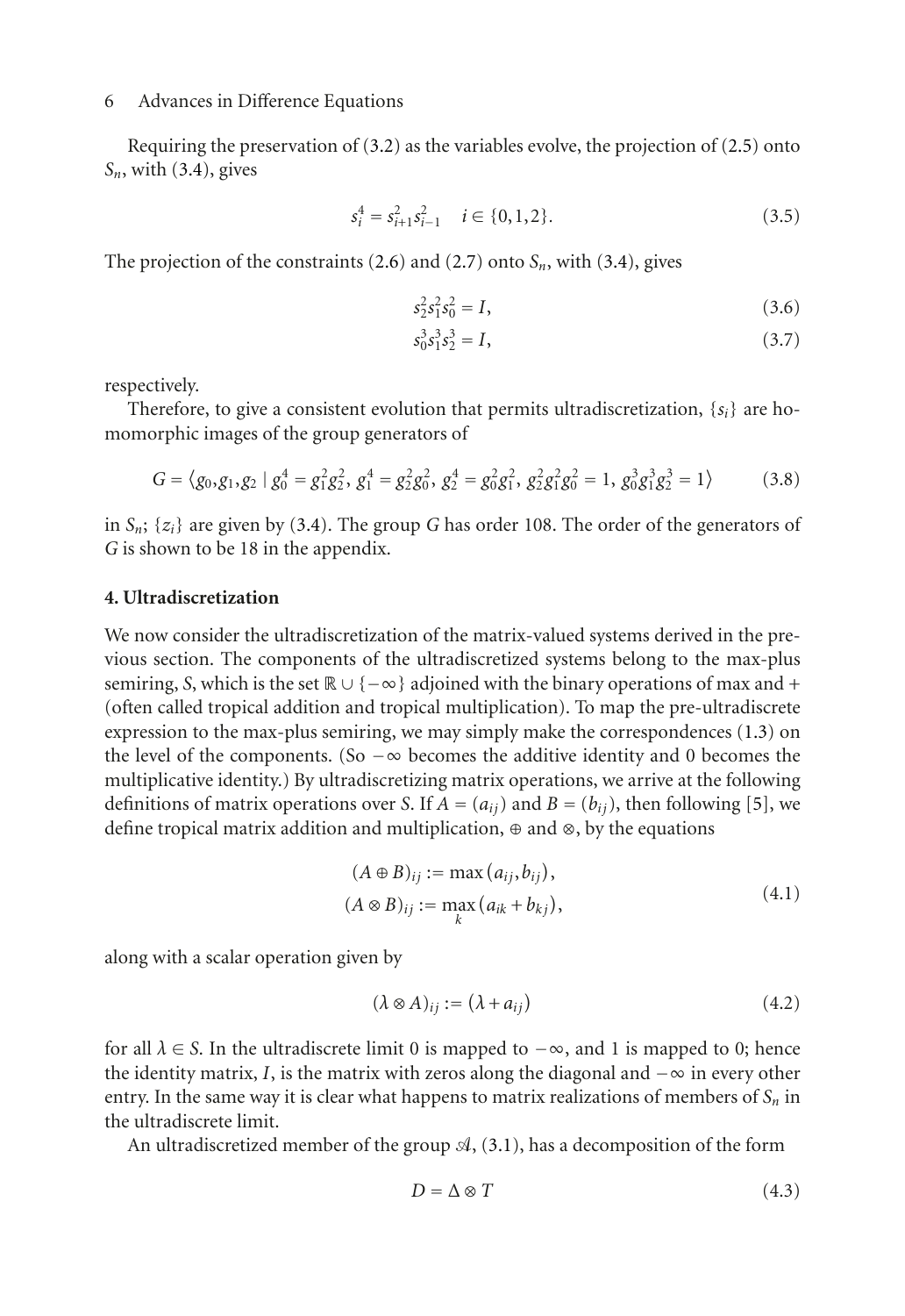(cf. [\(3.1\)](#page-4-1)) where  $\Delta$  has  $-\infty$  for all off-diagonal entries and *T* is an ultradiscretization of an element of  $S_n$ . Its inverse is given by

$$
D^{-1} = T^{-1} \otimes \Delta^{-1},\tag{4.4}
$$

where  $(\Delta^{-1})_{ii} \equiv -(\Delta)_{ii}$  and all off-diagonal entries are  $-\infty$ .

As well as the matrix map, the correspondence also allows us to easily write the Lax pair over the semialgebra

$$
\mathcal{L}(X,T) = \begin{pmatrix} \max(0,2X) \otimes I & B_0 \otimes F_0 \otimes -\frac{2T}{3} & -\infty \\ -\infty & \max(0,2X) \otimes I & B_1 \otimes F_1 \otimes -\frac{2T}{3} \\ B_2 \otimes F_2 \otimes -\frac{2T}{3} & -\infty & \max(0,2X) \otimes I \end{pmatrix},
$$
  

$$
\mathcal{M}(X,T) = \begin{pmatrix} -\infty & B_2^{-2} \otimes \Gamma_2 & -\infty \\ -\infty & -\infty & B_0^{-2} \otimes \Gamma_0 \\ B_1^{-2} \otimes \Gamma_1 & -\infty & -\infty \end{pmatrix},
$$
(4.5)

where the ultradiscretization of  $\Gamma_i$ , as given in [\(2.1\)](#page-2-1), is the matrix

<span id="page-6-0"></span>
$$
\Gamma_i = I \oplus (B_i^3 \otimes F_i^3) \oplus (B_i^3 \otimes B_{i+1}^3 \otimes F_i \otimes F_{i+1}).
$$
\n(4.6)

The compatibility condition reads

 $\mathcal{M}(X + O, T) \otimes \mathcal{L}(X, T) = \mathcal{L}(X, T + O) \otimes \mathcal{M}(X, T)$  (4.7)

and gives the ultradiscrete equation over an associative *S*-algebra

<span id="page-6-1"></span>
$$
B_0 \otimes \overline{F}_0 = \frac{2}{3} Q \otimes B_2^{-2} \otimes \Gamma_2 \otimes B_1 \otimes F_1 \otimes \Gamma_0^{-1} \otimes B_0^2,
$$
  
\n
$$
B_1 \otimes \overline{F}_1 = \frac{2}{3} Q \otimes B_0^{-2} \otimes \Gamma_0 \otimes B_2 \otimes F_2 \otimes \Gamma_1^{-1} \otimes B_1^2,
$$
  
\n
$$
B_2 \otimes \overline{F}_2 = \frac{2}{3} Q \otimes B_1^{-2} \otimes \Gamma_1 \otimes B_0 \otimes F_0 \otimes \Gamma_2^{-1} \otimes B_2^2.
$$
\n(4.8)

The ultradiscrete versions of the restrictions [\(2.6\)](#page-3-1) and [\(2.7\)](#page-3-2) are

$$
B_0 \otimes F_0 \otimes B_1 \otimes F_1 \otimes B_2 \otimes F_2 = (Q + 2T) \otimes I,
$$
  
\n
$$
B_0^3 \otimes B_1^3 \otimes B_2^3 = Q \otimes I.
$$
\n(4.9)

(Of course, it would have been equally legitimate to apply the correspondence on the level of the map [\(2.5\)](#page-3-0) without starting from a derivation from the ultradiscretized Lax pair.)

It is easily seen that if 2*Q/*3, the parameter *T*, and all components of the map belong to  $\mathbb Z$  then at all time steps all components (not formally equal to  $-\infty$ ) belong to  $\mathbb Z$ . It is this property which motivates the term "extended cellular automata."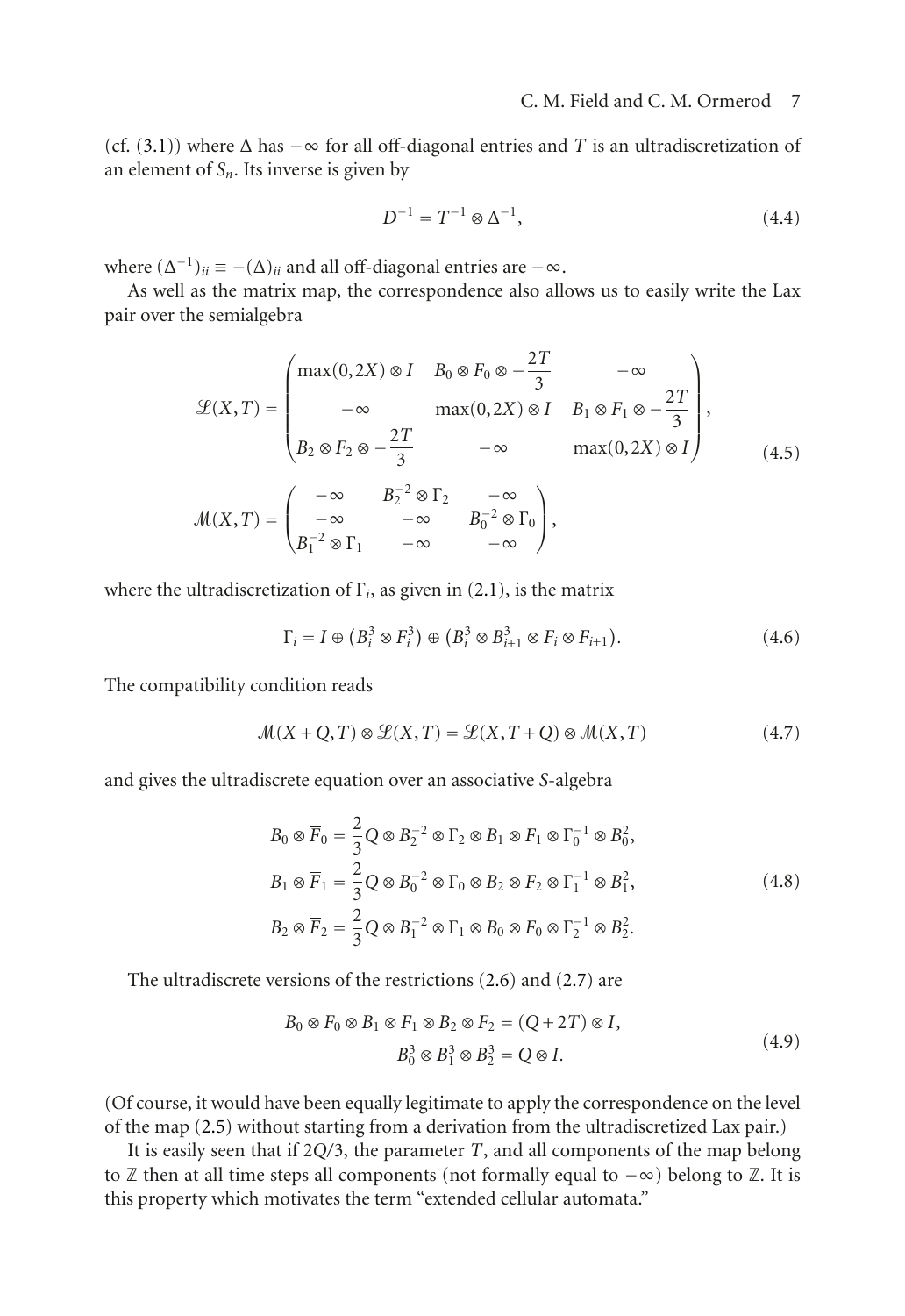#### <span id="page-7-0"></span>**5. Phenomenology**

As mentioned in the above discussion, we are required to find homomorphic images of the group *G* in *Sn*. To do this, we use the computer algebra package Magma. The homomorphic images of  $G$  in  $S_n$  give rise to reducible and irreducible subgroups, which in turn translate to reducible and irreducible matrix-valued systems. By definition, the reducible systems are decomposable into irreducible systems, and hence we restrict our attention to the irreducible cases.

We may use any homomorphism to induce a group action of *G* onto a set of *n* objects. In this manner, we may state by the orbit stabilizer theorem that the size of any orbit of *G* must divide the order of the group. Since the group has order 108, this implies the irreducible images of *G* to be of sizes that divide 108. In terms of matrix-valued systems, the implication is that any irreducible matrix-valued systems are of sizes that divide 108.

The lowest-rank cases of the homomorphic images of the generators of  $G$  in  $S_n$  are given in [Table 5.1](#page-8-0) using the standard cycle notation for the symmetric group. The rank 1 case is well understood [\[9\]](#page-12-9); hence we turn to the rank 2 case. For the examples presented here, we restrict our attention to the ordering within the {Γ*i*}, [\(4.6\)](#page-6-0).

Typical behavior of the rank 2 map is shown in [Figure 5.1.](#page-9-0) The initial conditions and parameter values in this case are

$$
B_0 = \begin{pmatrix} -\infty & 0 \\ 0 & -\infty \end{pmatrix}, \qquad B_1 = \begin{pmatrix} -\infty & 0 \\ \frac{4}{5} & -\infty \end{pmatrix},
$$
  
\n
$$
F_0 = \begin{pmatrix} -\infty & 0 \\ 0 & -\infty \end{pmatrix}, \qquad F_1 = \begin{pmatrix} -\infty & 0 \\ 0 & -\infty \end{pmatrix},
$$
 (5.1)

where  $B_2$  and  $F_2$  are determined by the constraints, and  $Q = 1$ . For most initial conditions and parameter values, the behavior has a similar level of visual complexity.

It is a hallmark of the integrability of Painlevé systems that they possess special solutions such as rational and hypergeometric functions [\[18](#page-13-7)]. A remarkable discovery of our numerical investigations is that [\(4.8\)](#page-6-1) displays special solution type behavior. These solutions only occur for specific parameter values and initial conditions. One example of this comes at a surprisingly close set of parameters and initial conditions to those displayed in [Figure 5.1.](#page-9-0) By setting the parameters to be

$$
B_0 = \begin{pmatrix} -\infty & 0 \\ 0 & -\infty \end{pmatrix}, \qquad B_1 = \begin{pmatrix} -\infty & 0 \\ \frac{3}{5} & -\infty \end{pmatrix}, \tag{5.2}
$$

with the same set of initial conditions, the behavior coalesces down to the much simpler form shown in [Figure 5.2.](#page-9-1)

The graphs of the single components in [Figure 5.2](#page-9-1) strongly resemble the recently discovered ultradiscrete hypergeometric functions of [\[7](#page-12-7)]. This implies that the special solution behavior shown here may be parameterized by a higher-dimensional generalization of the ultradiscrete hypergeometric functions of [\[7](#page-12-7)]. We discuss this possibility further in [Section 6.](#page-8-1) Behavior resembling rational solutions has also been observed in our computational investigations.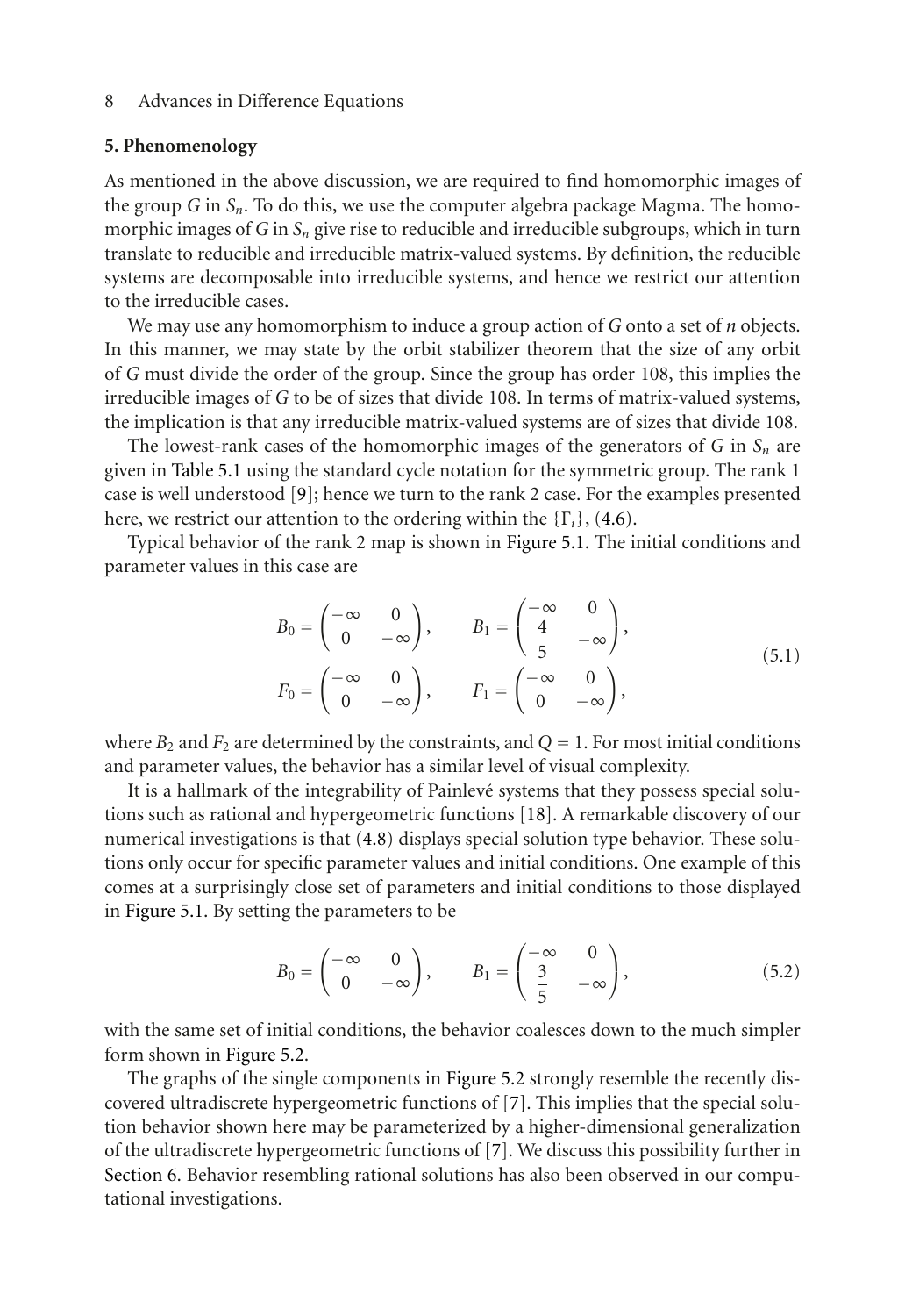| $g_0$                            | $g_1$                           | $g_2$                               |
|----------------------------------|---------------------------------|-------------------------------------|
| 1                                | 1                               |                                     |
| (1,2)                            | (1,2)                           |                                     |
| (1,2,3)<br>(1,2,3)               | (1,2,3)<br>(1,3,2)              | (1,2,3)<br>1                        |
| (1,2)(3,4)                       | (1,3)(2,4)                      | (1,4)(2,3)                          |
| (1,2,3,4,5,6)<br>(1,2)(3,4)(5,6) | (1,6,5,4,3,2)<br>(1,3,6)(2,4,5) | (1, 5, 3, 2, 6, 4)<br>(1,4,3,6,2,5) |
|                                  | (1,2,3)(4,5,6)                  | (1,4,3,6,2,5)                       |

<span id="page-8-0"></span>Table 5.1. Lowest-rank cases of homomorphic images of the generators of *<sup>G</sup>* in *Sn* written in cycle notation.

The typical behavior of the rank-3 map is shown in [Figure 5.3.](#page-10-0) The initial conditions and parameter values are

$$
B_0 = \begin{pmatrix} -\infty & \frac{1}{5} & -\infty \\ -\infty & -\infty & \frac{1}{4} \\ -3 & -\infty & -\infty \end{pmatrix}, \qquad B_1 = \begin{pmatrix} -\infty & -\infty & \frac{1}{7} \\ \frac{3}{5} & -\infty & -\infty \\ -\infty & -\frac{1}{2} & -\infty \end{pmatrix},
$$
  
\n
$$
F_0 = \begin{pmatrix} -2 & -\infty & -\infty \\ -\infty & 1 & -\infty \\ -\infty & -\infty & 3 \end{pmatrix}, \qquad F_1 = \begin{pmatrix} -\frac{1}{4} & -\infty & -\infty \\ -\infty & -5 & -\infty \\ -\infty & -\infty & 1 \end{pmatrix},
$$
  
\n(5.3)

where the coupling comes from the forms of the parameters.

We also find behavior which we conjecture to be parameterized by higher-dimensional ultradiscrete hypergeometric functions. For initial conditions and parameters

$$
B_0 = \begin{pmatrix} -\infty & 0 & -\infty \\ -\infty & -\infty & 0 \\ 0 & -\infty & -\infty \end{pmatrix}, \qquad B_1 = \begin{pmatrix} -\infty & -\infty & 0 \\ \frac{3}{5} & -\infty & -\infty \\ -\infty & 0 & -\infty \end{pmatrix},
$$
  
\n
$$
F_0 = \begin{pmatrix} 0 & -\infty & -\infty \\ -\infty & 0 & -\infty \\ -\infty & -\infty & 0 \end{pmatrix}, \qquad F_1 = \begin{pmatrix} 0 & -\infty & -\infty \\ -\infty & 0 & -\infty \\ -\infty & -\infty & 0 \end{pmatrix}
$$
  
\n(5.4)

we obtain the behavior exhibited in [Figure 5.4.](#page-10-1)

## <span id="page-8-1"></span>**6. Conclusions and discussion**

We have presented a noncommutative generalization of  $q$ - $P_{IV}$ . Conditions were derived such that the matrix-valued systems could be ultradiscretized. In [Section 4,](#page-5-0) the matrix generalization of ultradiscrete  $P_{IV}$  was presented. In [Section 5,](#page-7-0) a small snapshot of the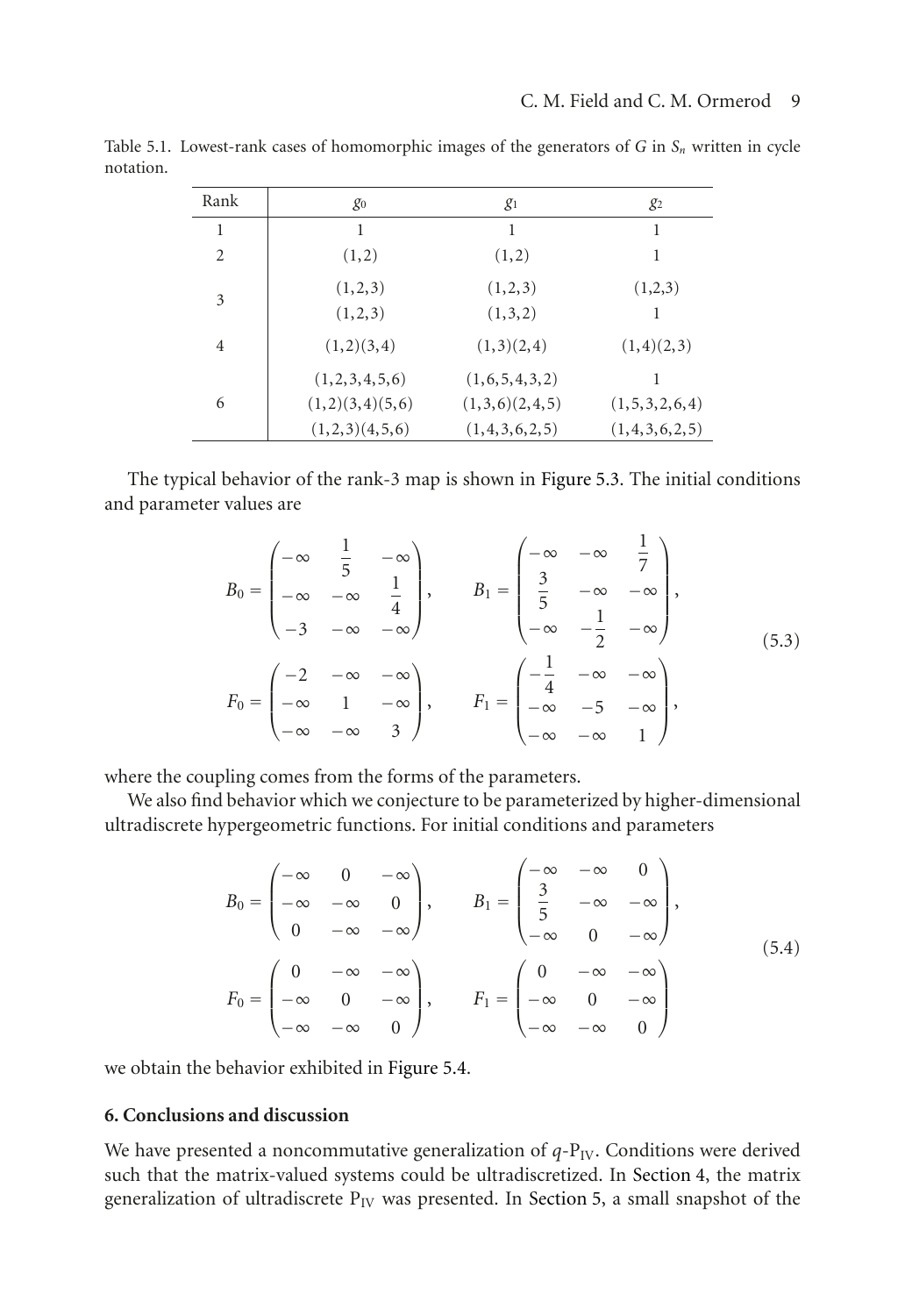

(c) *F*2: both components

<span id="page-9-0"></span>Figure 5.1. Generic behavior of the rank-2 case. Component values are plotted against time step values.



<span id="page-9-1"></span>Figure 5.2. Some special behavior of the rank-2 case.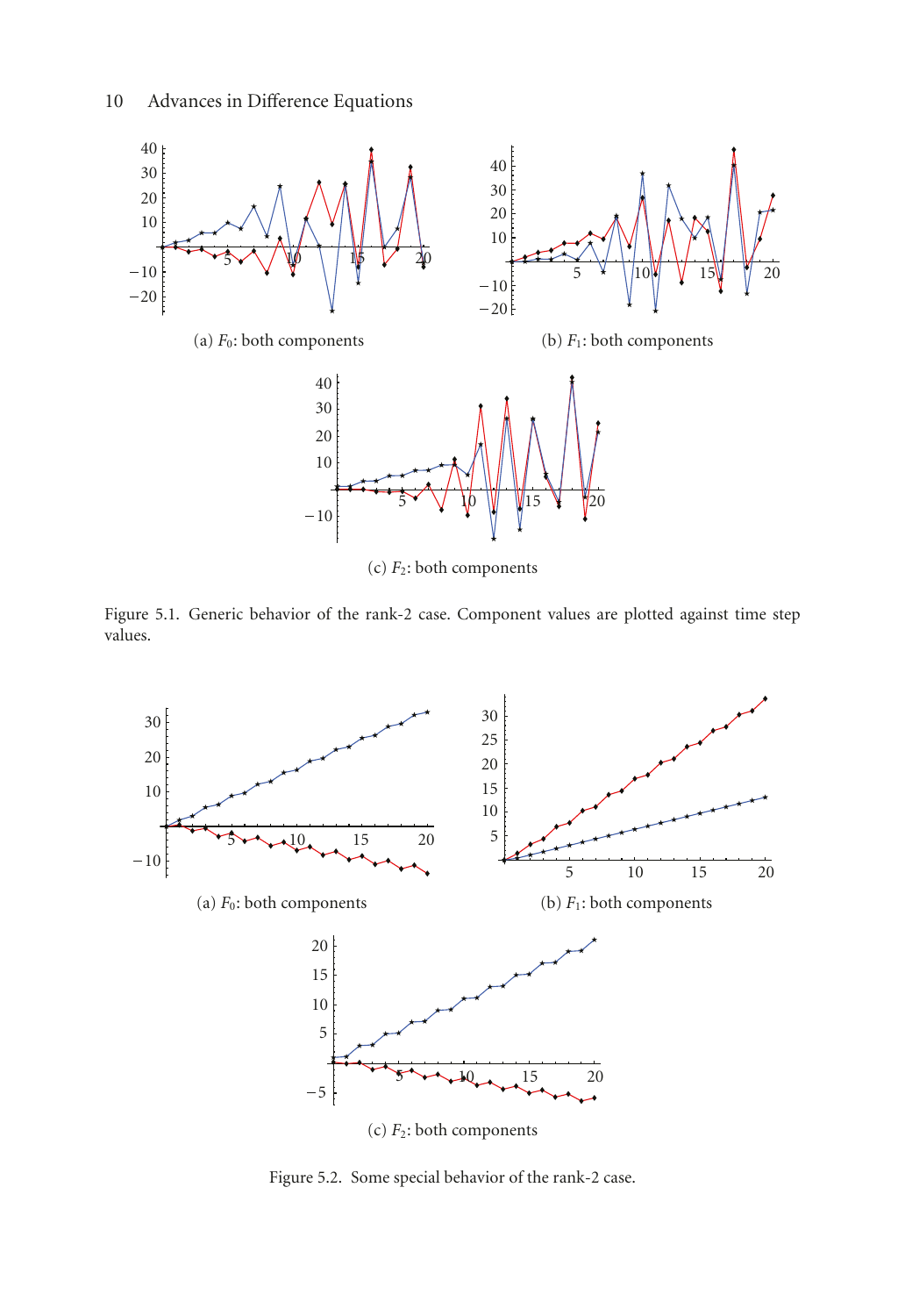

<span id="page-10-0"></span>Figure 5.3. Generic behavior of the rank-3 case.



<span id="page-10-1"></span>Figure 5.4. Some special behavior of the rank-3 case.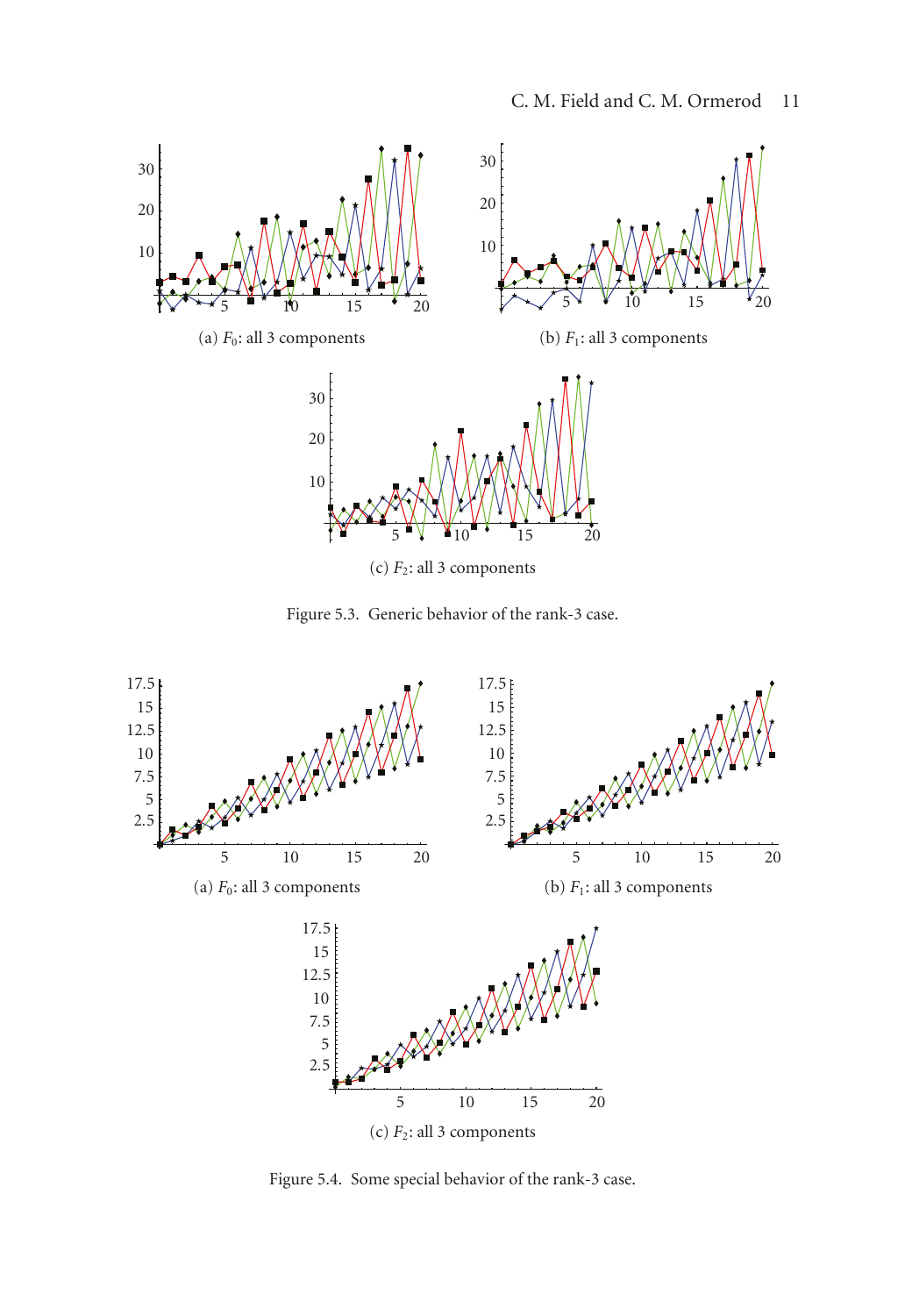rich phenomenology was presented. Due to space restrictions, only certain aspects of this phenomenology was presented, yet our preliminary findings suggest many avenues for future research, including the generalization of the results in [\[7\]](#page-12-7) to higher-dimensional ultradiscrete hypergeometric functions.

In [\[19\]](#page-13-8) Grammaticos et al. explicitly related two different forms of a *q*-discrete analog of  $P_V$ , and clarified the relationship from the point of view of affine Weyl group theory. It would be illuminating to see how the construction of this paper is modified when applied to different equations that are in fact the same system.

It is worth noting that a different generalization of  $q-P_{IV}$  has been studied by Kajiwara et al. [\[20,](#page-13-9) [21\]](#page-13-10). It would be interesting to know how both generalizations can be combined.

## **Appendix**

## **Miscellaneous properties of the group** *G*

By deducing properties of the group *G* presented in [\(3.8\)](#page-5-1), we may deduce properties of our elements  $\{s_i\}$  and  $\{z_i\}$  since the  $\{s_i\}$  must be homomorphic images of the generators of *G*, while the  $\{z_i\}$  are determined by the  $\{s_i\}$  via [\(3.4\)](#page-4-2).

Proposition A.1.

<span id="page-11-0"></span>
$$
g_0^6 = g_1^6 = g_2^6. \tag{A.1}
$$

*Proof.* Constraint [\(3.5\)](#page-5-2) implies

$$
g_2^2 = g_1^{-2} g_0^4 = g_1^4 g_0^{-2}.
$$
 (A.2)

Therefore  $g_0^6 = g_1^6$ , and similarly we have the full proof.  $\Box$ 

(Note that this implies  $[g_i, g_j^6] = 0$ .)

Proposition A.2. *Group elements* {*gi*} *have order 18.*

*Proof.* As  $g_1^6 = g_0^6$  it follows from constraints [\(3.5\)](#page-5-2) and [\(3.6\)](#page-5-3) that

$$
g_0^8 = g_2^2 g_0^2 g_2^{-2}.
$$
 (A.3)

Hence

$$
g_0^{24} = g_2^2 g_0^6 g_2^{-2} = g_0^6,
$$
 (A.4)

and therefore

<span id="page-11-1"></span>
$$
g_0^{18} = I.
$$
 (A.5)

The proofs of

$$
g_1^{18} = I, \qquad g_2^{18} = I \tag{A.6}
$$

proceed in the same manner.  $\Box$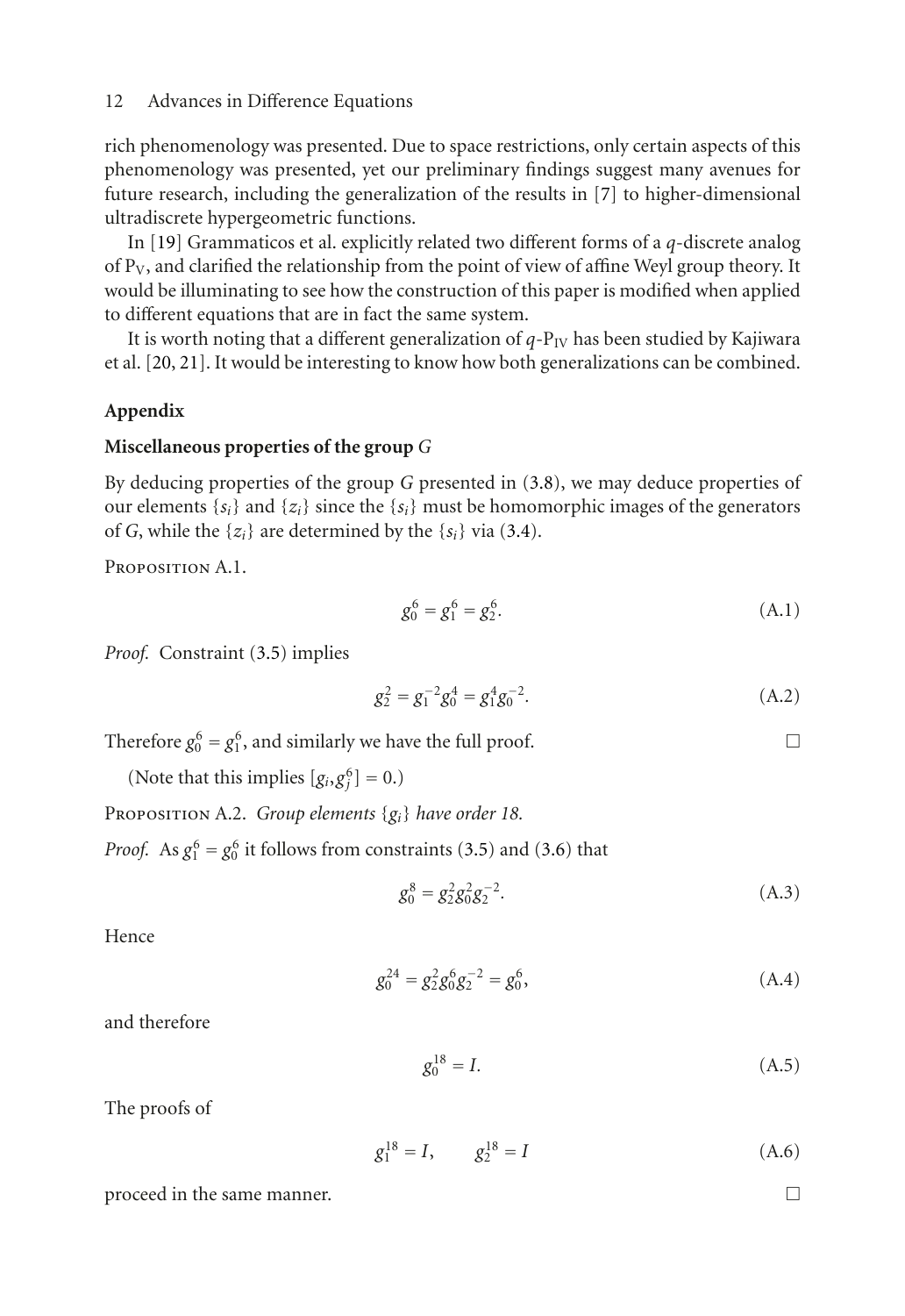Proposition A.3.

<span id="page-12-11"></span>
$$
[g_i^3, g_j^3] = 0.
$$
 (A.7)

*Proof.* Using [\(A.1\)](#page-11-0), [\(3.7\)](#page-5-4) shows us that

$$
g_0^6 = g_1^{-3} g_0^{-3} g_1^{-3} g_0^{-3}, \tag{A.8}
$$

further application of [\(A.1\)](#page-11-0) reveals that

$$
g_0^9 = g_0^{-6} g_1^3 g_0^{-3} g_1^{-3}, \tag{A.9}
$$

hence, using [\(A.5\)](#page-11-1),

$$
g_0^{-3}g_1^3 = g_1^3g_0^{-3}.
$$
 (A.10)

Therefore we have the commutativity of  $g_0^3$  and  $g_1^3$ , and similarly we obtain [\(A.7\)](#page-12-11).  $\Box$ 

## **Acknowledgments**

The authors wish to thank Nalini Joshi for discussions on discrete Painleve equations and ´ ultradiscretization, and Stewart Wilcox for useful correspondence. C. M. Field is supported by the Australian Research Council Discovery Project Grant #DP0664624. The research of C. M. Ormerod was supported in part by the Australian Research Council Grant #DP0559019.

## <span id="page-12-1"></span><span id="page-12-0"></span>**References**

- [1] P. Painlevé, "Mémoire sur les équations différentielles dont l'intégrale générale est uniforme," Bulletin de la Société Mathématique de France, vol. 28, pp. 201–261, 1900.
- <span id="page-12-2"></span>[2] B. Grammaticos and A. Ramani, "Discrete Painlevé equations: a review," in *Discrete Integrable Systems*, vol. 644 of *Lecture Notes in Phys.*, pp. 245–321, Springer, Berlin, Germany, 2004.
- <span id="page-12-3"></span>[3] T. Tokihiro, D. Takahashi, J. Matsukidaira, and J. Satsuma, "From soliton equations to integrable cellular automata through a limiting procedure," *Physical Review Letters*, vol. 76, no. 18, pp. 3247–3250, 1996.
- <span id="page-12-4"></span>[4] S. Isojima, B. Grammaticos, A. Ramani, and J. Satsuma, "Ultradiscretization without positivity," *Journal of Physics A*, vol. 39, no. 14, pp. 3663–3672, 2006.
- <span id="page-12-5"></span>[5] G. R. W. Quispel, H. W. Capel, and J. Scully, "Piecewise-linear soliton equations and piecewiselinear integrable maps," *Journal of Physics A*, vol. 34, no. 11, pp. 2491–2503, 2001.
- <span id="page-12-6"></span>[6] N. Joshi and S. Lafortune, "How to detect integrability in cellular automata," *Journal of Physics A*, vol. 38, no. 28, pp. L499–L504, 2005.
- <span id="page-12-7"></span>[7] C. M. Ormerod, "Hypergeometric solutions to ultradiscrete Painleve equations," preprint, 2006, ´ [http://arxiv.org/abs/nlin/0610048.](http://arxiv.org/abs/nlin/0610048)
- <span id="page-12-8"></span>[8] P. J. Olver and V. V. Sokolov, "Integrable evolution equations on associative algebras," *Communications in Mathematical Physics*, vol. 193, no. 2, pp. 245–268, 1998.
- <span id="page-12-9"></span>[9] K. Kajiwara, M. Noumi, and Y. Yamada, "A study on the fourth *q*-Painleve equation," ´ *Journal of Physics A*, vol. 34, no. 41, pp. 8563–8581, 2001.
- <span id="page-12-10"></span>[10] H. Sakai, "Rational surfaces associated with affine root systems and geometry of the Painlevé equations," *Communications in Mathematical Physics*, vol. 220, no. 1, pp. 165–229, 2001.